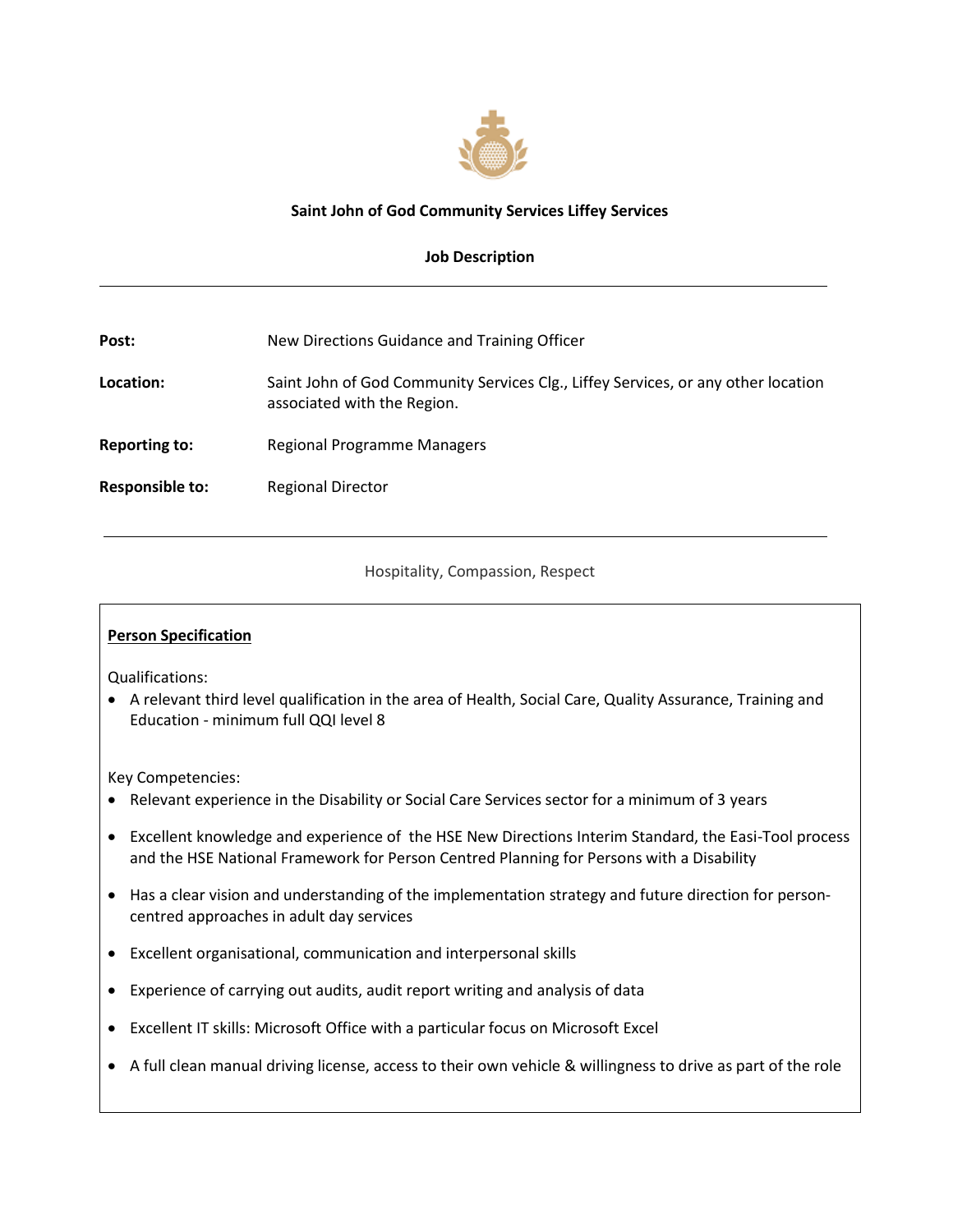### **Job Description**

- Support the implementation of New Directions Interim Standards and further development of continuous quality improvement in Day Services
- To provide an effective internal audit function, using modern audit methodologies, this is positive, proactive and broadly focused on continuously improving the effectiveness of service quality and incident and risk management.
- Supporting supervisors and managers to ensure timely, accurate implementation and reporting of quality standards in line with the New Directions standards, The Person Centred Framework and SJOG Person Centred Approach Policy.
- Review and manage Easi-Tool Barriers Database and develop quarterly reports for St. John of God Management Team.
- Support the Easi-tool process across the 31 Day Service Locations within St. John of God Liffey Services.
- Develop and maintain a working relationship with the HSE
- To provide training and development initiatives, to assist in raising the awareness of New Directions, EASI tool process and the Person Centred Framework
- Leadership, communication and collaboration with managers, staff and stakeholders to promote a positive and progressive culture of change through continuous quality improvement throughout the day service
- Collation and analysis of quality and governance data to monitor quality and identify gaps
- Review and generation of person- centred documentation and tools for use on relevant platforms
- Provide quarterly reports to Coordinators, PMs and Director on the progress of action plans.
- Develop Peer to Peer Audit Schedule for Day Services and oversee same
- Member of the SJOG New Directions Steering Committee
- Assist and contribute to training as identified in the gap analysis regarding person centeredness and New Directions standards.
- Manage a training budget for external training which cannot be provided in-house
- Champion HSE Person Centred Framework Standardise process across the Region
- Develop a suite of resources to support supervisors and frontline staff (shared learning across regions)
- To develop comprehensive reports with analysis of relevant data based on Audit findings.
- To develop in collaboration with the Day Service Management Team a comprehensive Audit Compliance Plan ensuring SMART goals approach.
- To work in conjunction with the Day Service Management Teams to provide support and advice in the implementation of the New Directions Interim Standards and the Person Centred Framework and the provision of an effective and proactive audit assurance function.
- To promote, enhance and support the embedding of a person centred culture across Liffey Services.
- To support and engage in programme development initiatives to ensure evidence based person centred services and supports are aligned to the quality and safety framework
- To develop relationships whilst aiming to foster and nurture a culture of continuing quality improvement.
- To accept and provide constructive feedback and makes appropriate adjustments.
- To actively pursue goals relevant to personal and professional growth.
- To identify and proactively utilise professional networks.
- To comply with all relevant Occupation Safety and Health legislation.
- To proactively contribute to a culture of continuous improvement and motivates others to do the same.